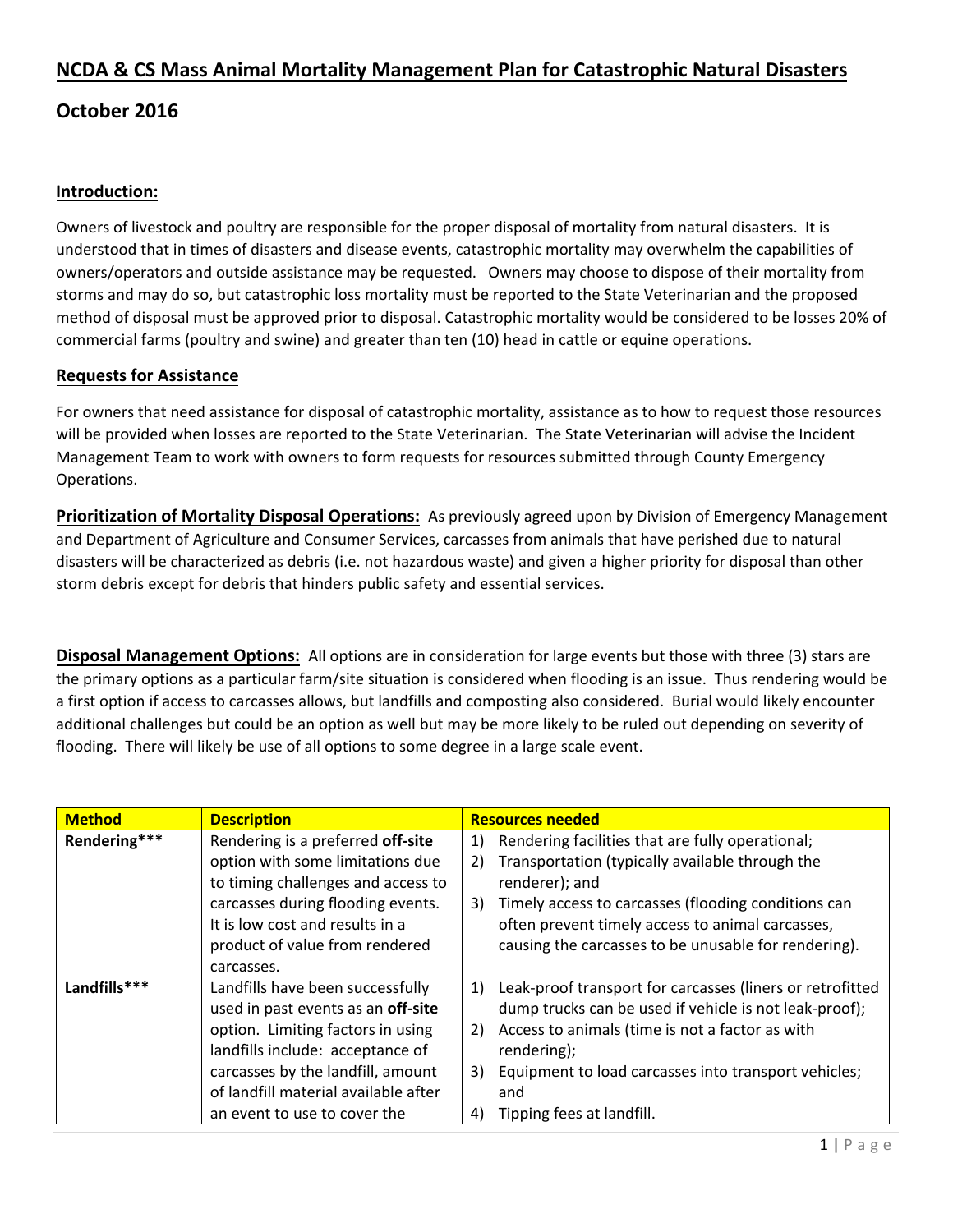|                 | carcasses, and the number of              |          |                                                                               |
|-----------------|-------------------------------------------|----------|-------------------------------------------------------------------------------|
|                 | carcasses to be landfilled. Landfills     |          |                                                                               |
|                 | willing to accept carcasses should        |          |                                                                               |
|                 | be identified prior to an event.          |          |                                                                               |
| Composting***   | Composting is the best on-site            | 1)       | Site allowing access for heavy equipment to form the                          |
|                 | carcass disposal option. There is a       |          | compost pile and move carcasses;                                              |
|                 | possibility that composting, under        | 2)       | Dry carbon source- dried sawdust or shavings are                              |
|                 | the right conditions, could be used       |          | preferred material for compensating for wet litter and                        |
|                 | off-site to meet the needs created        |          | carcasses;                                                                    |
|                 | by a multiple county event.               | 3)       | Other coarse and/or fine carbon materials are needed                          |
|                 | Composting of poultry can be              |          | for proper windrow construction;                                              |
|                 | accomplished in 28 days or less.          | 4)       | Composting Subject Matter Expert to oversee compost                           |
|                 | Composting of larger animals              |          | windrow construction. NCDA & CS has a list of                                 |
|                 | takes longer (up to six (6) months).      |          | qualified personnel; and                                                      |
|                 | Compost piles may be turned               | 5)       | If a community composting off-site option is used,                            |
|                 | periodically to facilitate the            |          | suitable land for composting operations would need to                         |
|                 | process. Dry carbon materials are         |          | be identified.                                                                |
|                 | mixed to create the proper ratio          |          |                                                                               |
|                 | based on moisture content of the          |          |                                                                               |
|                 | carcasses and litter. Land                |          |                                                                               |
|                 | application of compost material           |          |                                                                               |
|                 | will be at recommended                    |          |                                                                               |
|                 | agronomic rates.                          |          |                                                                               |
| Burial*         | Burial is a limited on site disposal      | 1)       | Burial sites for catastrophic mortality are evaluated on                      |
|                 |                                           |          |                                                                               |
|                 | option due to flooded conditions          |          | a site to site basis;                                                         |
|                 | and often minimal depth to                | 2)       | Heavy-equipment for carcass movement and burial;                              |
|                 | seasonal high water table.                | 3)       | Personnel and small-equipment to prepare carcasses                            |
|                 | Farmers are encouraged to obtain          |          | for burial; and                                                               |
|                 | pre-approval for mass burial sites.       | 4)       | Above ground burial may require additional soil and                           |
|                 | Above ground burial (partial burial       |          | other equipment.                                                              |
|                 | with mounding of the cover soil)          |          |                                                                               |
|                 | has a number of challenges that           |          |                                                                               |
|                 | must be addressed on a case-by-           |          |                                                                               |
|                 | case basis.                               |          |                                                                               |
| <b>Alkaline</b> | This option is noteworthy and will        | 1)       | Fee for service with contractors;                                             |
| Hydrolysis**    | be considered as a support option.        | 2)       | Site must allow for heavy-equipment use; and                                  |
|                 | This option is limited by the             | 3)       | Resulting effluent must be disposed of properly or                            |
|                 | throughput capacity and the               |          | land applied.                                                                 |
|                 | number of available hydrolysis            |          |                                                                               |
|                 | units.                                    |          |                                                                               |
| Incineration    | Incineration has many                     | 1)       | Incinerators rented from contractors and large                                |
|                 | disadvantages that makes this             |          | amounts of fuel;                                                              |
|                 | option a very low priority for use        | 2)       | Environmental permits to incinerate;                                          |
|                 | in North Carolina. Under the right        | 3)       | Transportation to incineration sites;                                         |
|                 | conditions, this option might be<br>used. | 4)<br>5) | Heavy equipment to load fuel and carcasses; and<br>Requires 24-hour staffing. |